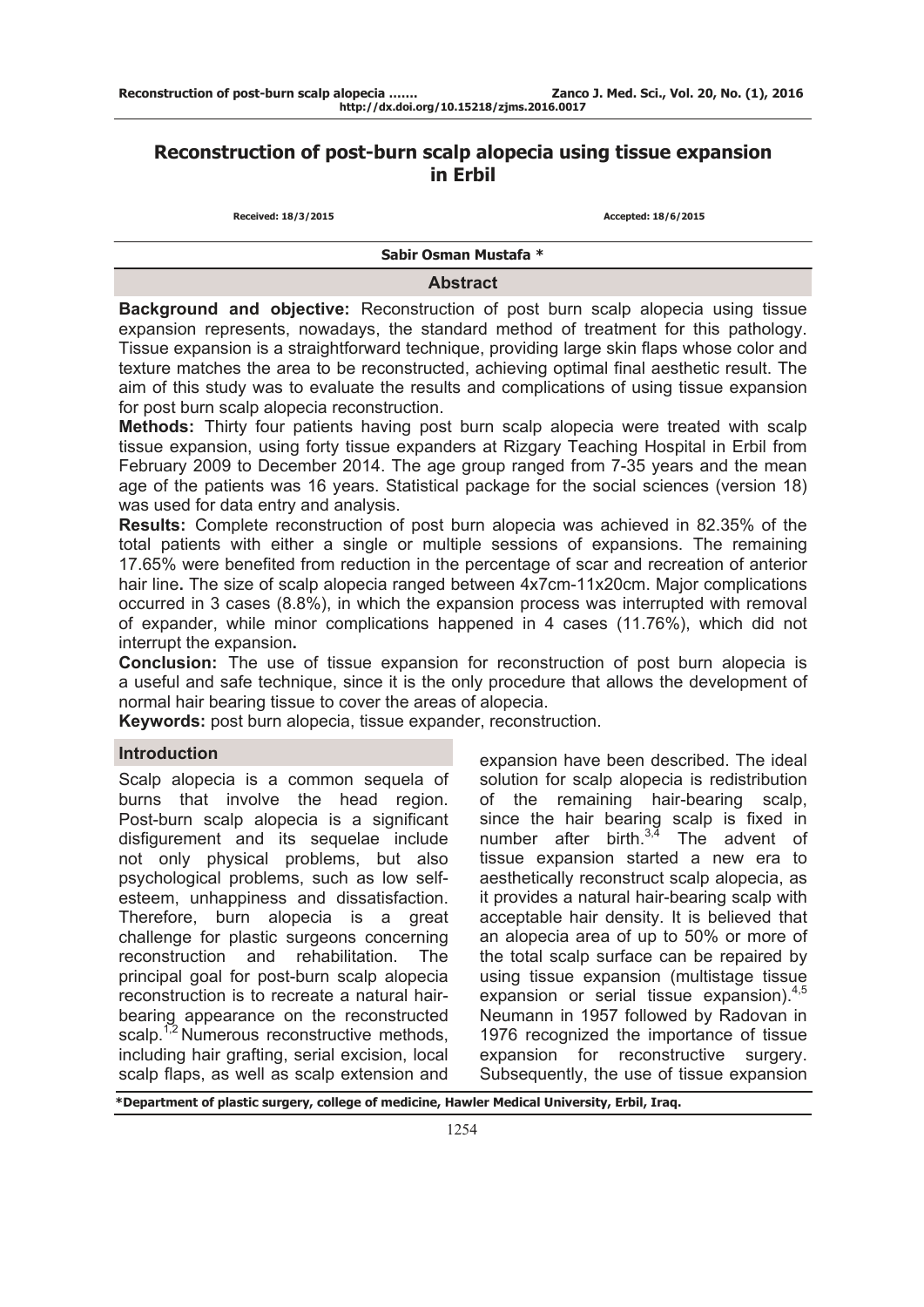has been popularized among plastic surgeons and has become the treatment of choice for scalp reconstruction.<sup>6,7</sup> Tissue expansion is a physiological phenomenon that occurs in situations such as expansion of abdominal skin during pregnancy. Histopathological studies on the expanded skin showed thickening all layers of epidermis and the most common was in the cornium and granulosum layers. Contrary to the epidermis, the dermis, the hypoderm and muscle layers become thinner and new blood vessels are formed within the expanded tissue. The formation of these excessive new blood vessels is due to ischemia that develops from the pressure that the tissue expanders create and are needed for flaps safety. Experimental work has shown a 117% increase in vascularity compared with a normal flap. This is much better than even a surgically delayed flap. $8-$ 

<sup>11</sup> Tissue expanders are silicone envelopes that have self-sealing injection ports and at weekly (or twice weekly) intervals, normal saline is progressively injected through a remote injection port and it passes into the expander space, which then enlarges, thus allows the surgeon to generate additional amounts of tissue to replace the defected tissue; the whole unit is buried under the skin. The expander is available in volumes (20-1000cc) and in different shapes like rectangular, round, and crescent shapes. Custom implants of any size and shape can be fabricated by most manufacturers. Most expanders tolerate (2-3) times the recommended volumes without rupture. Following the removal of the tissue expanders, the dermal layers change to normal condition within 1.5 to 2 years.<sup>12,13</sup> Advantages of tissue expansions are avoidance of distant flaps, sensation maintenance, good color and texture match, increased vascularity of elevated expanded flaps, no unduly disfiguring defects, and flap thickness, in addition, hair bearing capability is retained, and removal of a remote donor site is avoided.<sup>14</sup> However, there are disadvantages of tissue expansions as it requires frequent visits

for inflation, discomfort and period of increased deformity during the time of inflation also in pediatric population emotional disturbance may accompany the use of tissue expansions. Tissue expansion have an over favorable use on many other surgical procedures done in reconstructive surgery.14,15 The purpose of this study was to evaluate the results and complications of using tissue expansion for the reconstruction of post burn scalp alopecia.

## **Methods**

This prospective study (case series) was conducted on 34 patients having post burn scalp alopecia who were treated with tissue expansion (40 expanders were used) in Rizgary Teaching Hospital in Erbil from February 2009 to December 2014 and were followed up in the outpatient clinic of the same hospital. Only patients with post burn scalp alopecia were included in this study. A detailed history was taken regarding patient's demographics, mechanism of burn, duration of burn, anatomical location of the scar, size and configuration of the defect, status of the remaining scalp soft tissue, co-morbid conditions and any medical or surgical treatment received by the patient. The outcomes and possible complications have been discussed with the patients. Informed consent was signed by all of the patients except in children for whom the consent was signed by their responsible adult person. Preoperative photos have been taken for medical documentation, along with measuring defect size, and assessment of adjacent soft tissue, for possible donor selection. In some patients two expanders were decided according to the size of the post burn scar alopecia, with different shapes (rectangular, crescent, or round).

**Surgical technique:** Under general anesthesia and proper positioning of the patient, per-operative antibiotic (i.v. Ceftriaxone) was given to all patients with the induction of general anesthesia.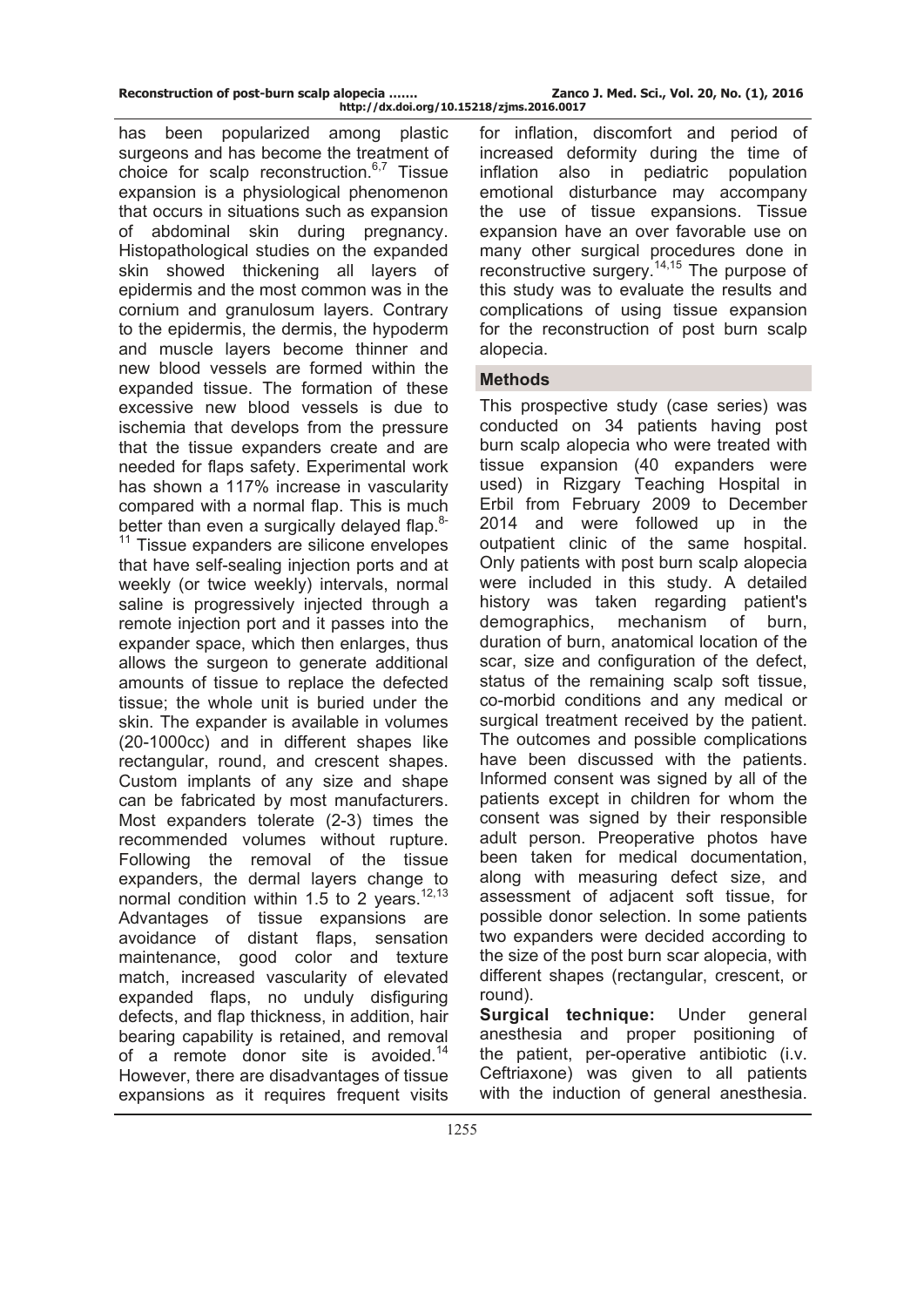| Reconstruction of post-burn scalp alopecia | Zanco J. Med. Sci., Vol. 20, No. (1), 2016 |
|--------------------------------------------|--------------------------------------------|
| http://dx.doi.org/10.15218/zjms.2016.0017  |                                            |

An incision was made 0.5 centimeters parallel to the scar edge and normal tissue (paralesional). The dissection was performed in the sub-galeal plane. Adequate pocketing and good homeostasis was done and then the expander was inserted with minimum 1-2 centimeters away from the scar. All expanders with remote valve system inserted subcutaneously (except in two patients the valve was externally placed). After expander placement, it was injected with normal saline 10-20% of its actual volume; closed suction drains were put as indicated. Lastly the skin was closed by direct closure in one layer using 4/0 polypropylene (proline). First post-operative expansion started 2 weeks later, with a small gauge 23 needles under aseptic condition and the amount of normal saline injected was guided by tissue response and patient tolerance. The frequency of expansions was once weekly. The amount of expansion achieved was loosely estimated by the difference in distances between the base diameter and the over the-top distance. To achieve this, many of the expanders have been over inflated to above their volume that is recommended by the manufacturer. At the second procedure, the patient was re-admitted for reconstruction after a period of four weeks past the last injection (period of latency). x

The expander was removed by means of the same incision; the capsule is incised to facilitate advancement of the flap, then the scarred area was excised and the flap inset and skin closed in two layers. Postoperative photos have been taken. Data were entered and analyzed using the statistical package for the social sciences (version 18).

### **Results**

The age of the patients ranged from 7-35 years and the most of them were in the age group 11-20 years. The mean age±SD of the patients was 16±6.044. Most of them were female (20 patients, 58.8%). The scalp defects ranged between 4x7cm and 11x20cm (widths to length). The most common site of alopecia was temporoparietal region. Scald was the commonest etiology of post burn alopecia (*P* <0.001) as shown in Table 1. The most common shape of the expanders used was rectangular (29 expander, 72.5%) as shown in Table 2. In six patients more than one expander was used simultaneously. Injection port (valve) was placed subcutaneous (internally) in 32 patients, while in 2 patients the valve placed externally. Various sizes of expanders were used (three 100cc expanders, five 150cc expanders, twenty seven 200cc expanders, and five 250cc expanders).

| <b>Etiology</b> | ັ<br>location of post burn scalp alopecia |                              |                  | P value |            |
|-----------------|-------------------------------------------|------------------------------|------------------|---------|------------|
|                 | <b>Frontal</b>                            | <b>Temporal and parietal</b> | <b>Occipital</b> | Total   |            |
| Scald           |                                           |                              |                  | 23      | $< 0.001*$ |
| Flame           |                                           |                              |                  | 10      |            |
| Chemical        |                                           |                              |                  |         |            |
| Total           |                                           |                              | 5                | 34      |            |

**Table 1:** Etiology versus location of post burn scalp alopecia.

\* Fisher's exact test.

| Table 2: Shapes of expanders used in the study. |  |  |
|-------------------------------------------------|--|--|
|-------------------------------------------------|--|--|

| Shape of expander | <b>Number</b> | Percentage |
|-------------------|---------------|------------|
| Rectangular       | 29            | 72.5       |
| Crescent          |               | 20         |
| Round             |               | 7.5        |
| Total             | 40            | 100        |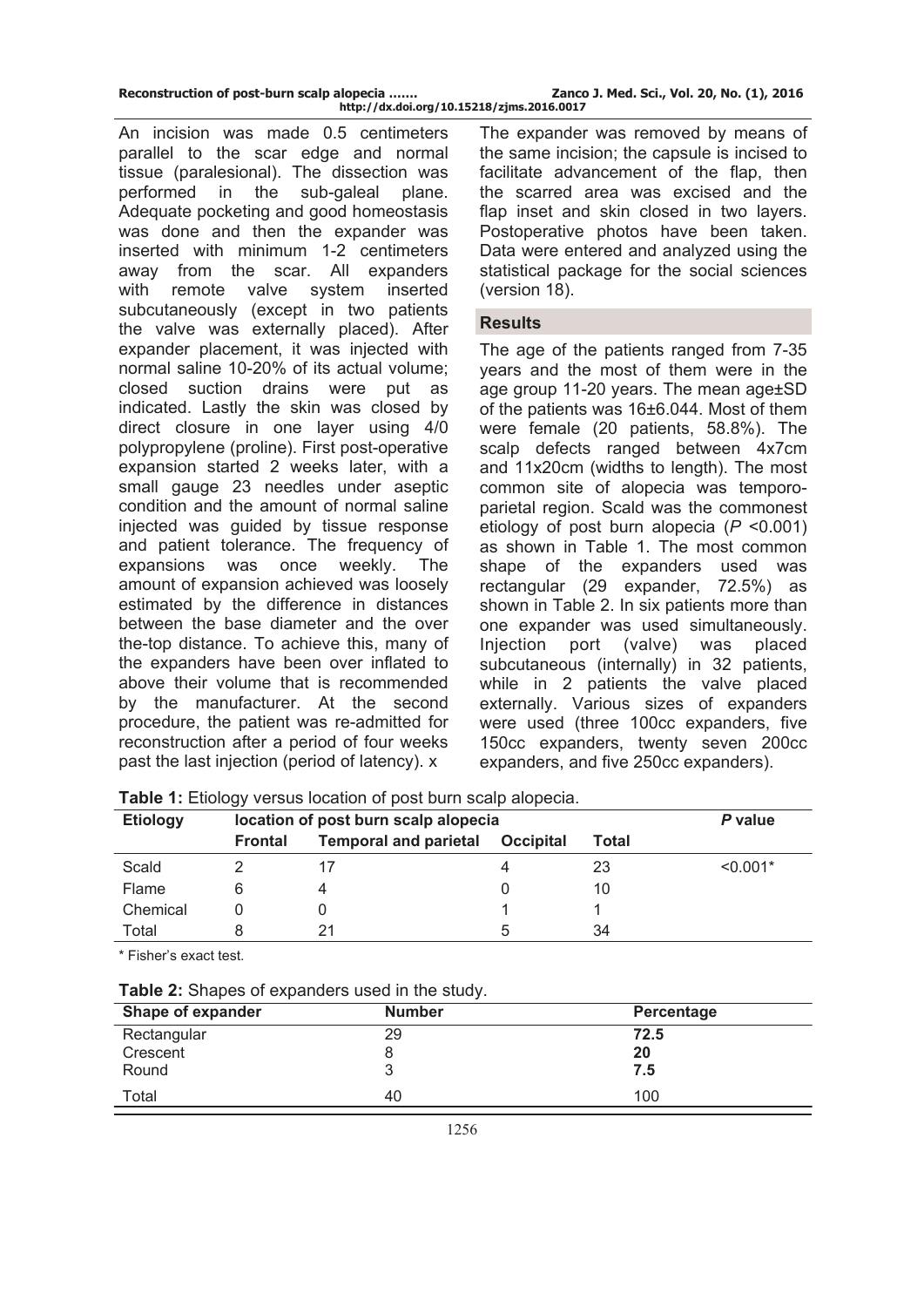| Reconstruction of post-burn scalp alopecia |                                           | Zanco |
|--------------------------------------------|-------------------------------------------|-------|
|                                            | http://dx.doi.org/10.15218/zjms.2016.0017 |       |

The complication rate in this study was 20.58% (7/34) as shown in Table 3. Major complications occurred in 3 cases (8.8%), in which the expansion process interrupted with removal of expander, while minor complications happened in 4 cases (11.76%), which did not interrupt the expansion.

|        | Table 3: The complication rate in our |  |  |
|--------|---------------------------------------|--|--|
| study. |                                       |  |  |

| <b>Complications</b> |                       | Number | Percentage |
|----------------------|-----------------------|--------|------------|
| Major                | Infection             | 2      | 5.88       |
|                      | Expander<br>extrusion | 1      | 2.94       |
| Minor                | Seroma                | 1      | 2.94       |
|                      | <b>Necrosis</b>       | 1      | 2.94       |
|                      | Cellulites            | 1      | 2.94       |
|                      | Valve<br>obstruction  | 1      | 2.94       |
| Total                |                       | 7      | 20.58      |

# **Discussion**

The use of expanders has brought new prospective to reconstructive plastic surgery. Tissue expansion has become a fundamental procedure in reconstructive surgery especially for post burn alopecia, ever since Radovan introduced this technique. The reconstruction of post burn scars has been made possible through the use of these techniques that were of difficult resolution with the conventional techniques, such as multiple serial excisions and auto grafting, which are currently treated by tissue expansion. The objective of post burn alopecia reconstruction is aesthetic therefore, the

ultimate goal of treatment is complete closure of the defect to restore the hair bearing surface of the scalp.<sup>7,11,16</sup> The result of this study showed that we were able to completely reconstruct 82.35% of the total patients with either a single or multiple sessions of expansions. The remaining 17.65% were benefited from reduction in the percentage of scar and recreation of anterior hair line as shown in figures 1, 2, and 3. This result is comparable to Hudson (80%), but it is higher than that was achieved by Zaki who completely reconstructed 70% of his patients, however, it is lower than the results of the study of Hafezi et al which was  $90\%$ <sup>11,16,17</sup> The selection of the expanders regarding shape and size should be individualized according to the shape and size of the scar, anatomical site, and the area to be expanded. The amount of tissue gained to reconstruct a certain post burn scar was directly proportional to shape and size of the expander used (rectangular shaped expander in compares to the round and crescent type gave us more tissue gain of the same volume). $18$ In this study the most frequently used expander device was rectangular one, because it provides 40% tissue gain when compared to crescent expanders 35% and round expanders 25%. It is also important to know that rectangular expanders were more applicable in scalp, face, neck and trunk, as they provide more tissue than other expanders, so they were most commonly used. $11,19$  The complication rate in our study was 20.58%, which was lower than that of Salih  $(34.75\%)^{20}$  and Hafezi (27%).<sup>16</sup> However, the results were comparable to Cunha  $(22.2\%)$ <sup>13</sup> explained by the fact that some patient who live far away from our city were unable to do all the injection under our supervision, and placing the valve externally in two patients was associated with significant infection in both of them that led to the interruption of expansion prematurely. This may be due to the entry of microorganism around the tube at its exit from the skin.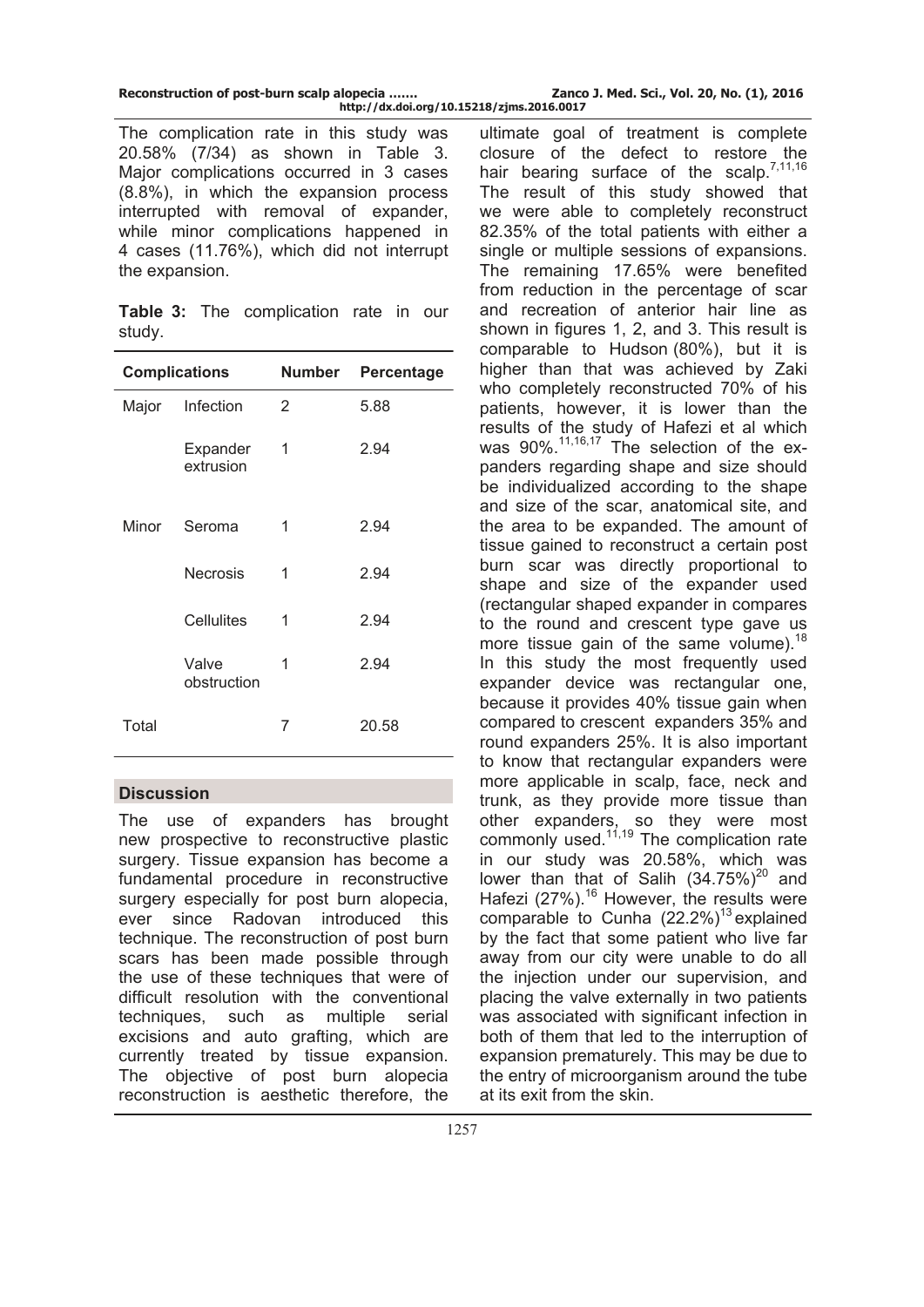**Reconstruction of post-burn scalp alopecia ……. Zanco J. Med. Sci., Vol. 20, No. (1), 2016 http://dx.doi.org/10.15218/zjms.2016.0017**



**Figure (1).** 15 year's old patient with post burn scalp alopecia measuring 5×10 centimeters. (A) preoperative views. (B) crescentic tissue expander used. (C) Expansion process is completed. (D) post-operative view.



**Figure (2):** 12 year's old child with post burn scalp alopecia measuring 7×13 centimeters. (A, B) preoperative views. (C, D) postoperative view.



**Figure (3):** 25 years old female with post burn scar alopecia measuring 11×20 centimeters. (A, B) preoperative views. (C, D) during inflation period with rectangular and crescent expanders. (E, F) postoperative view.